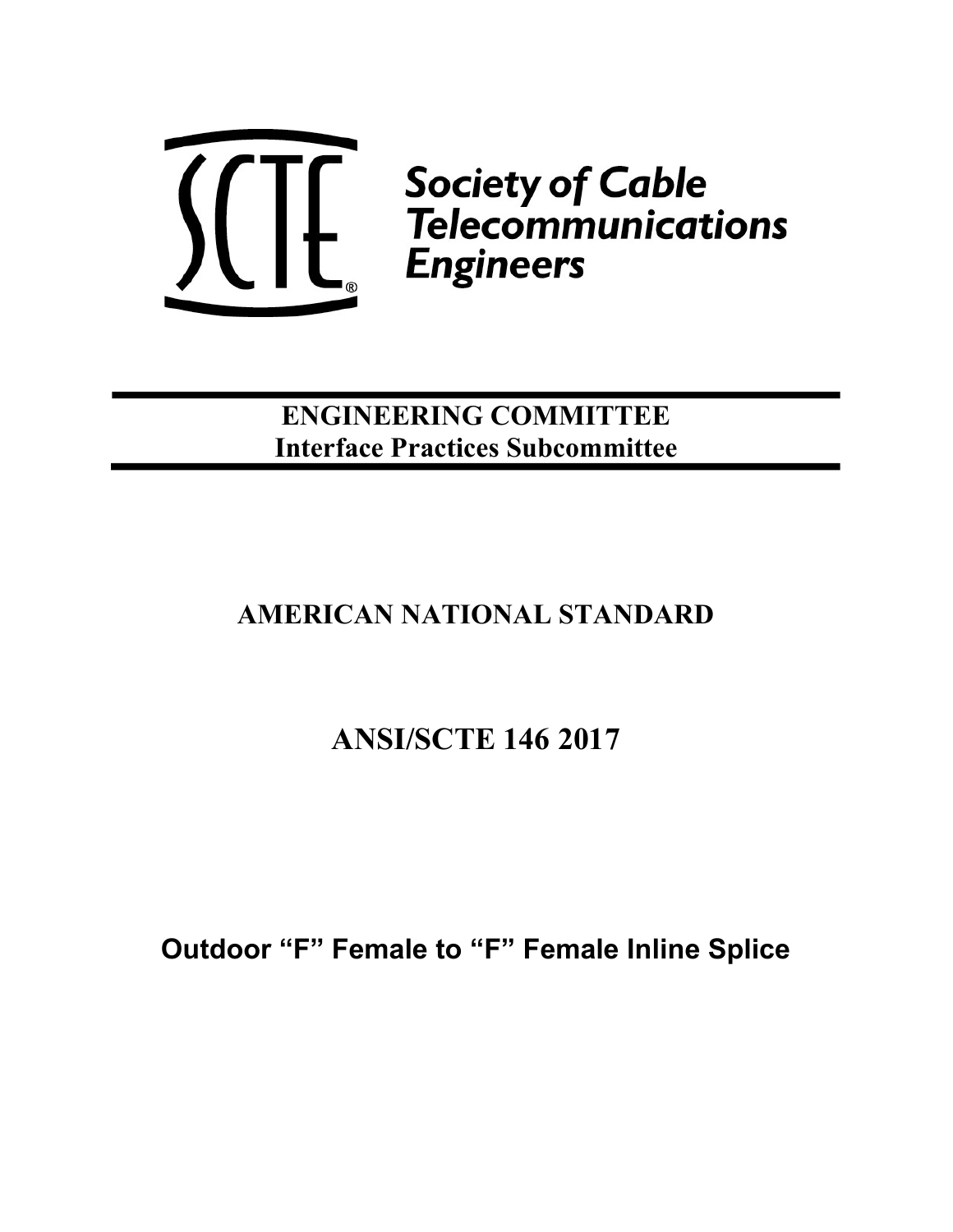# **NOTICE**

The Society of Cable Telecommunications Engineers (SCTE) Standards and Operational Practices (hereafter called "documents") are intended to serve the public interest by providing specifications, test methods and procedures that promote uniformity of product, interchangeability, best practices and ultimately the long term reliability of broadband communications facilities. These documents shall not in any way preclude any member or non-member of SCTE from manufacturing or selling products not conforming to such documents, nor shall the existence of such standards preclude their voluntary use by those other than SCTE members.

SCTE assumes no obligations or liability whatsoever to any party who may adopt the documents. Such adopting party assumes all risks associated with adoption of these documents, and accepts full responsibility for any damage and/or claims arising from the adoption of such documents.

Attention is called to the possibility that implementation of this document may require the use of subject matter covered by patent rights. By publication of this document, no position is taken with respect to the existence or validity of any patent rights in connection therewith. If a patent holder has filed a statement of willingness to grant a license under these rights on reasonable and nondiscriminatory terms and conditions to applicants desiring to obtain such a license, then details may be obtained from the standards developer. SCTE shall not be responsible for identifying patents for which a license may be required or for conducting inquiries into the legal validity or scope of those patents that are brought to its attention.

Patent holders who believe that they hold patents which are essential to the implementation of this document have been requested to provide information about those patents and any related licensing terms and conditions. Any such declarations made before or after publication of this document are available on the SCTE web site at http://www.scte.org.

All Rights Reserved

© Society of Cable Telecommunications Engineers, Inc. 2017 140 Philips Road Exton, PA 19341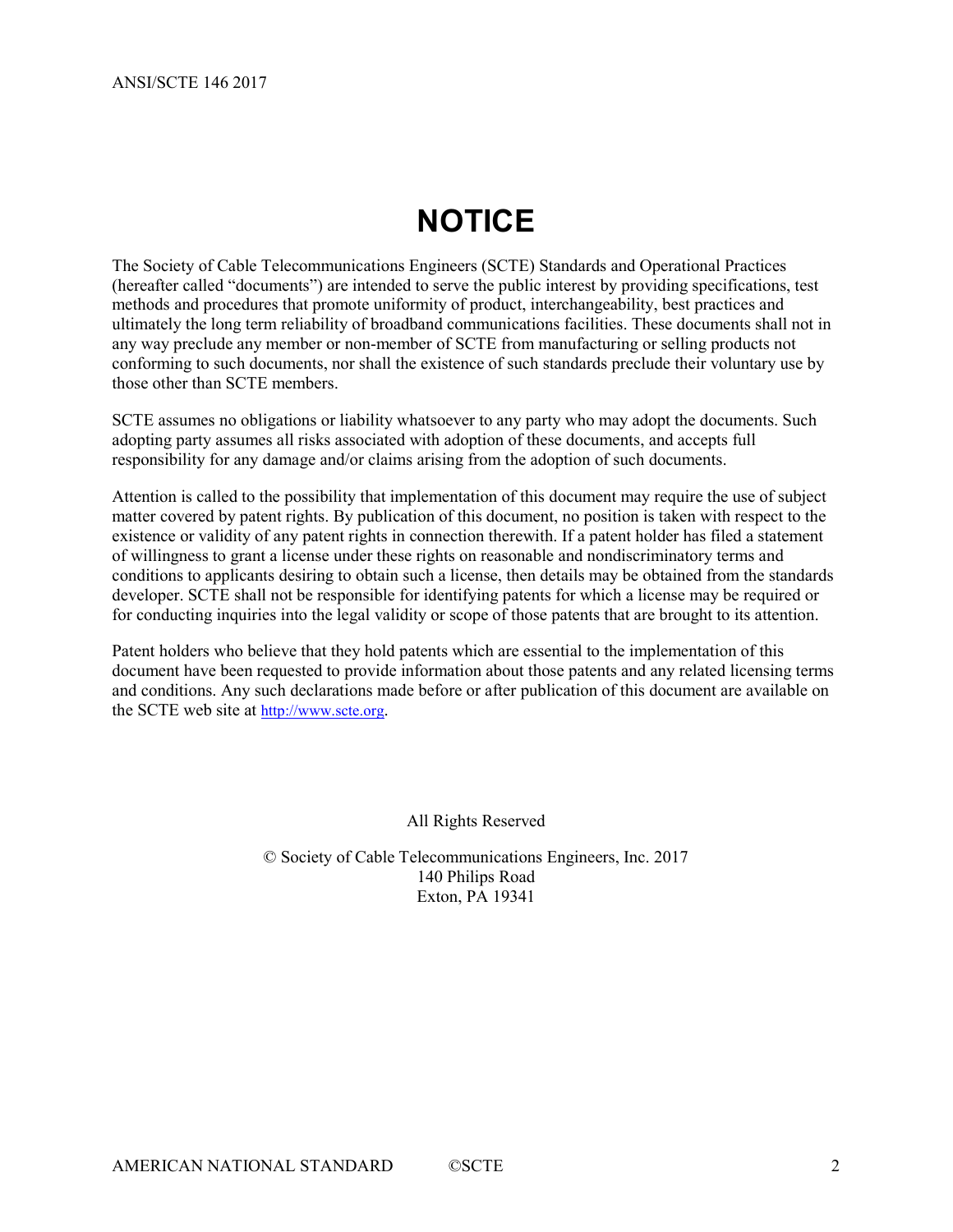**Title** 

# **Table of Contents**

### Page Number

| <b>NOTICE</b>  |               |                                                                                                                                                                                                                                                                                                                                                                                                                                                                      | 2 |
|----------------|---------------|----------------------------------------------------------------------------------------------------------------------------------------------------------------------------------------------------------------------------------------------------------------------------------------------------------------------------------------------------------------------------------------------------------------------------------------------------------------------|---|
|                | 3             |                                                                                                                                                                                                                                                                                                                                                                                                                                                                      |   |
| $1 \quad$      |               |                                                                                                                                                                                                                                                                                                                                                                                                                                                                      |   |
|                | 1.1.          |                                                                                                                                                                                                                                                                                                                                                                                                                                                                      | 4 |
| 2 <sub>1</sub> |               |                                                                                                                                                                                                                                                                                                                                                                                                                                                                      |   |
|                |               | 2.1. SCTE References                                                                                                                                                                                                                                                                                                                                                                                                                                                 |   |
|                |               |                                                                                                                                                                                                                                                                                                                                                                                                                                                                      | 4 |
|                |               |                                                                                                                                                                                                                                                                                                                                                                                                                                                                      | 4 |
| 3.             |               |                                                                                                                                                                                                                                                                                                                                                                                                                                                                      | 5 |
| $4_{-}$        |               | 5                                                                                                                                                                                                                                                                                                                                                                                                                                                                    |   |
|                | 4.1.          | Mechanical Communications and the contract of the contract of the contract of the contract of the contract of the contract of the contract of the contract of the contract of the contract of the contract of the contract of<br>Dimensions <u>Communications</u> and the contract of the contract of the contract of the contract of the contract of the contract of the contract of the contract of the contract of the contract of the contract of the contract o | 5 |
|                |               |                                                                                                                                                                                                                                                                                                                                                                                                                                                                      | 5 |
| $5^{\circ}$    |               | Electrical                                                                                                                                                                                                                                                                                                                                                                                                                                                           | 5 |
|                | 5.1           | Bandwidth                                                                                                                                                                                                                                                                                                                                                                                                                                                            | 5 |
|                | 5.2.          |                                                                                                                                                                                                                                                                                                                                                                                                                                                                      | 5 |
|                | 5.3.          |                                                                                                                                                                                                                                                                                                                                                                                                                                                                      |   |
|                | 5.4.          |                                                                                                                                                                                                                                                                                                                                                                                                                                                                      |   |
|                | 5.5.          |                                                                                                                                                                                                                                                                                                                                                                                                                                                                      | 6 |
|                | 5.6.          |                                                                                                                                                                                                                                                                                                                                                                                                                                                                      | 6 |
|                | 5.7.          |                                                                                                                                                                                                                                                                                                                                                                                                                                                                      | 6 |
|                | 5.8.          |                                                                                                                                                                                                                                                                                                                                                                                                                                                                      |   |
| 6.             | Environmental | 6                                                                                                                                                                                                                                                                                                                                                                                                                                                                    |   |
|                |               |                                                                                                                                                                                                                                                                                                                                                                                                                                                                      |   |
|                | 6.2.          |                                                                                                                                                                                                                                                                                                                                                                                                                                                                      | 6 |
| 7.             |               |                                                                                                                                                                                                                                                                                                                                                                                                                                                                      |   |

## **List of Figures**

| <b>Title</b>          | <b>Page Number</b> |
|-----------------------|--------------------|
| Figure 1 - Dimensions |                    |

## **List of Tables**

| <b>Title</b>                         | <b>Page Number</b> |
|--------------------------------------|--------------------|
| Table 1 – Descriptions of Dimensions |                    |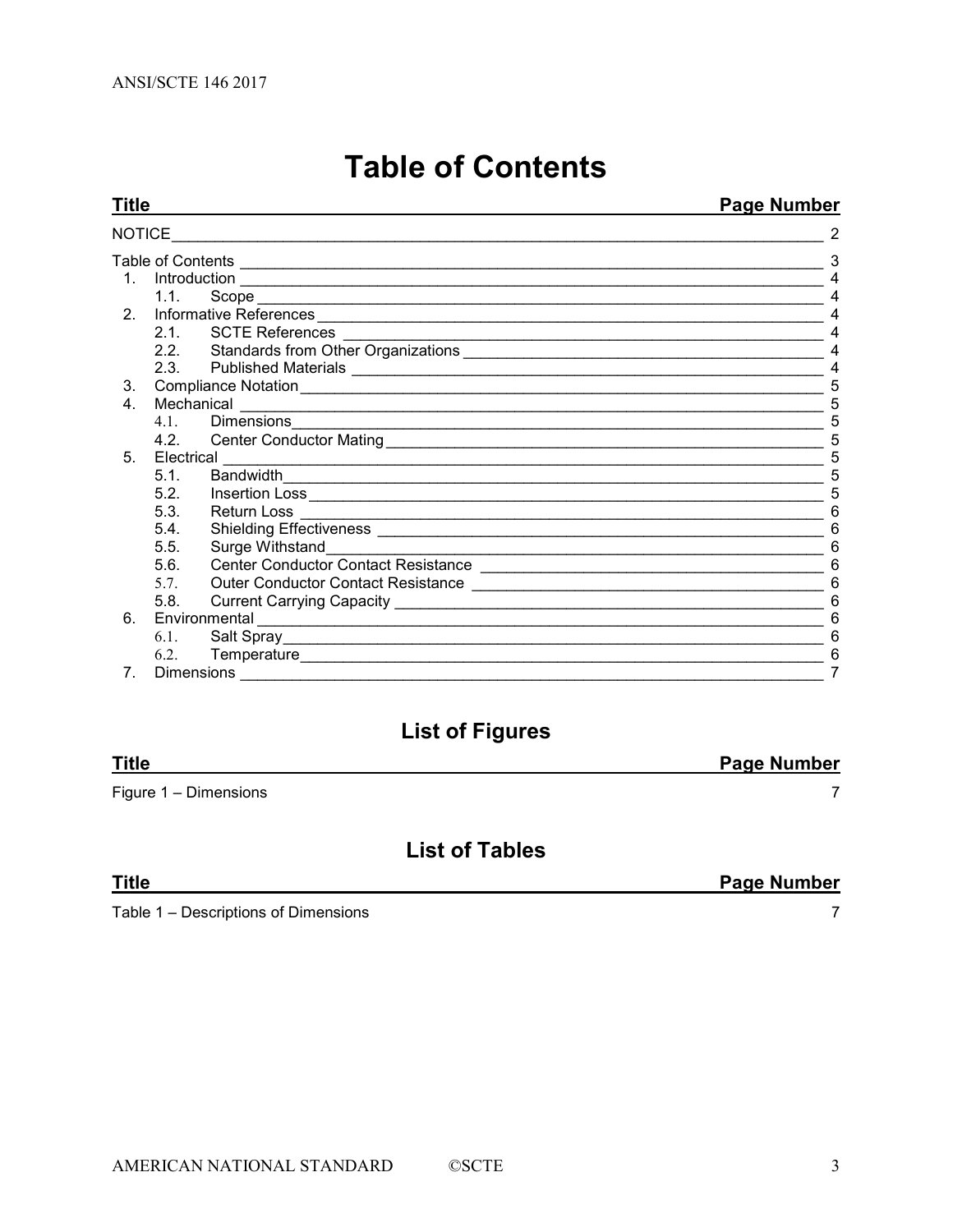## 1. Introduction

#### 1.1. Scope

The purpose of this document is to recommend mechanical and electrical standards for 75 ohm broadband radio frequency (RF) devices whose purpose is to provide an outdoor inline connection between two type "F" male connectors that conform to ANSI/SCTE 123; Specification for "F" Connector, Male, Feed-Through or ANSI/SCTE 124; Specification for "F" Connector, Male, Pin Type and ANSI SCTE 160, Specification for Mini F connector male Pin type. The mechanical configuration is designed to accommodate sealing rings for external applications.

This specification is not intended to restrict any manufacturer's innovation and improvement. The specification may be amended in the future as deemed appropriate.

## 2. Informative References

The following documents might provide valuable information to the reader but are not required when complying with this document.

#### 2.1. SCTE References

- ANSI/SCTE 123 Specification for "F" Connector, Male, Feed-Through
- ANSI/SCTE 124, Specification for "F" Connector, Male, Pin Type
- ANSI/SCTE 144, Test Procedure for Measuring Transmission and Reflection
- ANSI/SCTE 04, Test Method for "F" Connector Return Loss
- ANSI/SCTE 48-1, Test Method for Measuring Shielding Effectiveness of Passive and Active Devices Using a GTEM Cell
- ANSI/SCTE 103, Test Method for DC Contact Resistance, Drop Cable to F- Connectors and F81 Barrels
- ANSI/SCTE 143, Test Method for Salt Spray
- ANSI/SCTE 81 Surge Withstand Test Procedure

#### 2.2. Standards from Other Organizations

No informative references are applicable.

#### 2.3. Published Materials

No informative references are applicable.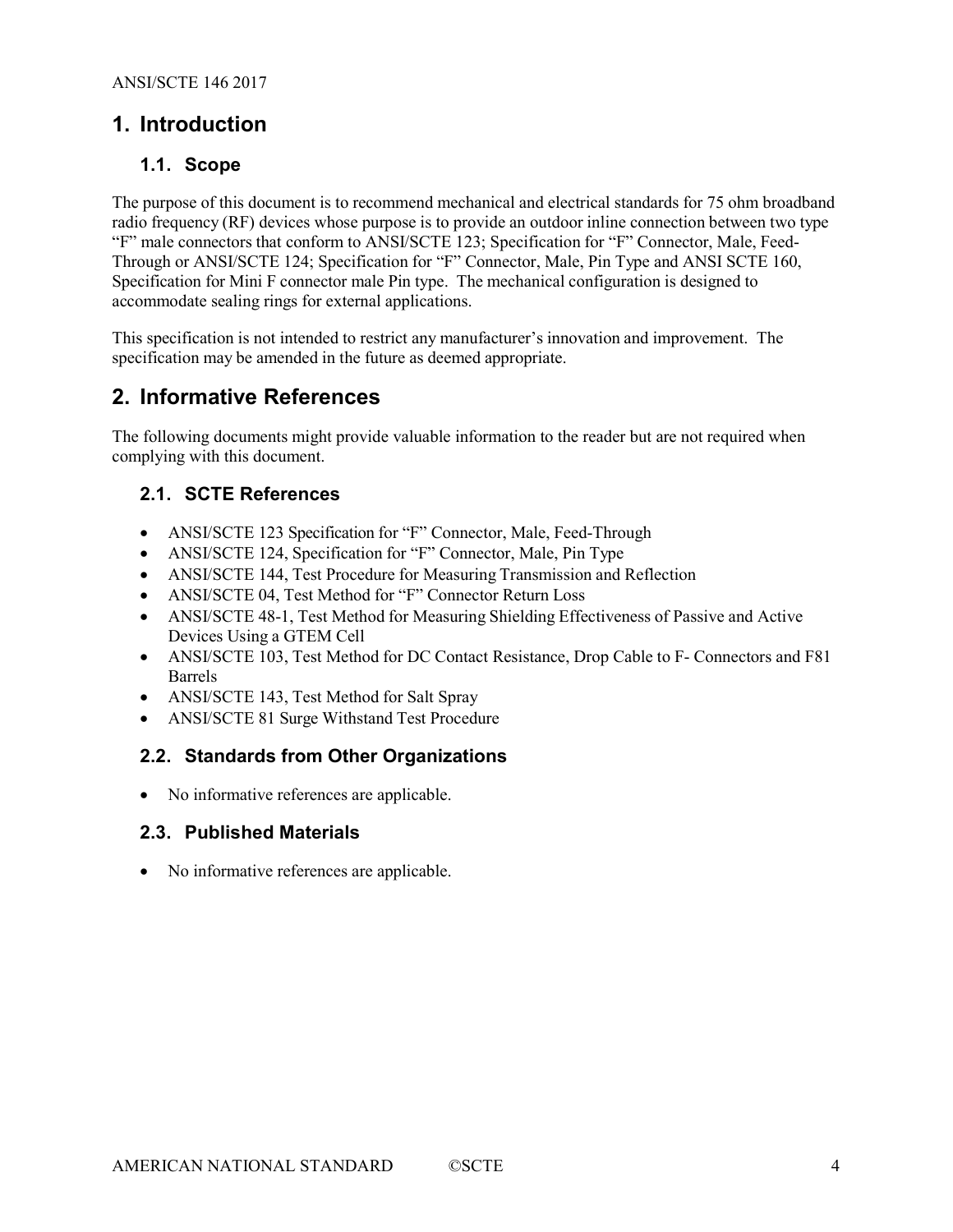## 3. Compliance Notation

| shall      | This word or the adjective "required" means that the item is an        |  |  |  |  |
|------------|------------------------------------------------------------------------|--|--|--|--|
|            | absolute requirement of this document.                                 |  |  |  |  |
|            | This phrase means that the item is an absolute prohibition of this     |  |  |  |  |
| shall not  | document.                                                              |  |  |  |  |
| forbidden  | This word means the value specified shall never be used.               |  |  |  |  |
|            | This word or the adjective "recommended" means that there may exist    |  |  |  |  |
| should     | valid reasons in particular circumstances to ignore this item, but the |  |  |  |  |
|            | full implications should be understood and the case carefully weighted |  |  |  |  |
|            | before choosing a different course.                                    |  |  |  |  |
|            | This phrase means that there may exist valid reasons in particular     |  |  |  |  |
| should not | circumstances when the listed behavior is acceptable or even useful,   |  |  |  |  |
|            | but the full implications should be understood and the case carefully  |  |  |  |  |
|            | weighed before implementing any behavior described with this label.    |  |  |  |  |
|            | This word or the adjective "optional" means that this item is truly    |  |  |  |  |
|            | optional. One vendor may choose to include the item because a          |  |  |  |  |
| may        | particular marketplace requires it or because it enhances the product, |  |  |  |  |
|            | for example; another vendor may omit the same item.                    |  |  |  |  |
|            | Use is permissible for legacy purposes only. Deprecated features may   |  |  |  |  |
| deprecated | be removed from future versions of this document. Implementations      |  |  |  |  |
|            | should avoid use of deprecated features.                               |  |  |  |  |

## 4. Mechanical

## 4.1. Dimensions

The physical dimension of the inline splice shall meet the dimensional requirements of Figure 1.

## 4.2. Center Conductor Mating

The center conductor contact of both ends *shall* accept male "F" connector center conductors whose diameters are between 0.0250" (0.64 mm) diameter and 0.0420" (1.07 mm) diameter. The junction *shall* have a minimum retention force of 50 grams with a 0.0320" (0.812 mm) diameter conductor inserted after the contact is mated 25 times with a center conductor whose diameter is 0.0403" (1.02 mm) when tested in accordance to IPS TP 417, Test Method for F Connector Center Conductor Retention.

## 5. Electrical

## 5.1. Bandwidth

Bandwidth shall be a minimum of 5 MHz to 1,218 MHz.

Unless otherwise specified, all performance parameters listed *shall* be tested in this frequency range.

## 5.2. Insertion Loss

Shall not exceed 0.1 dB for frequencies between 5 MHz and 600 MHz, 0.2 dB, for frequencies between 600 MHz and 1,002 MHz, and 0.25 dB for frequencies between 1002 MHz and 1,218 MHz when tested in accordance to ANSI/SCTE 144 2012, Test Procedure for Measuring Transmission and Reflection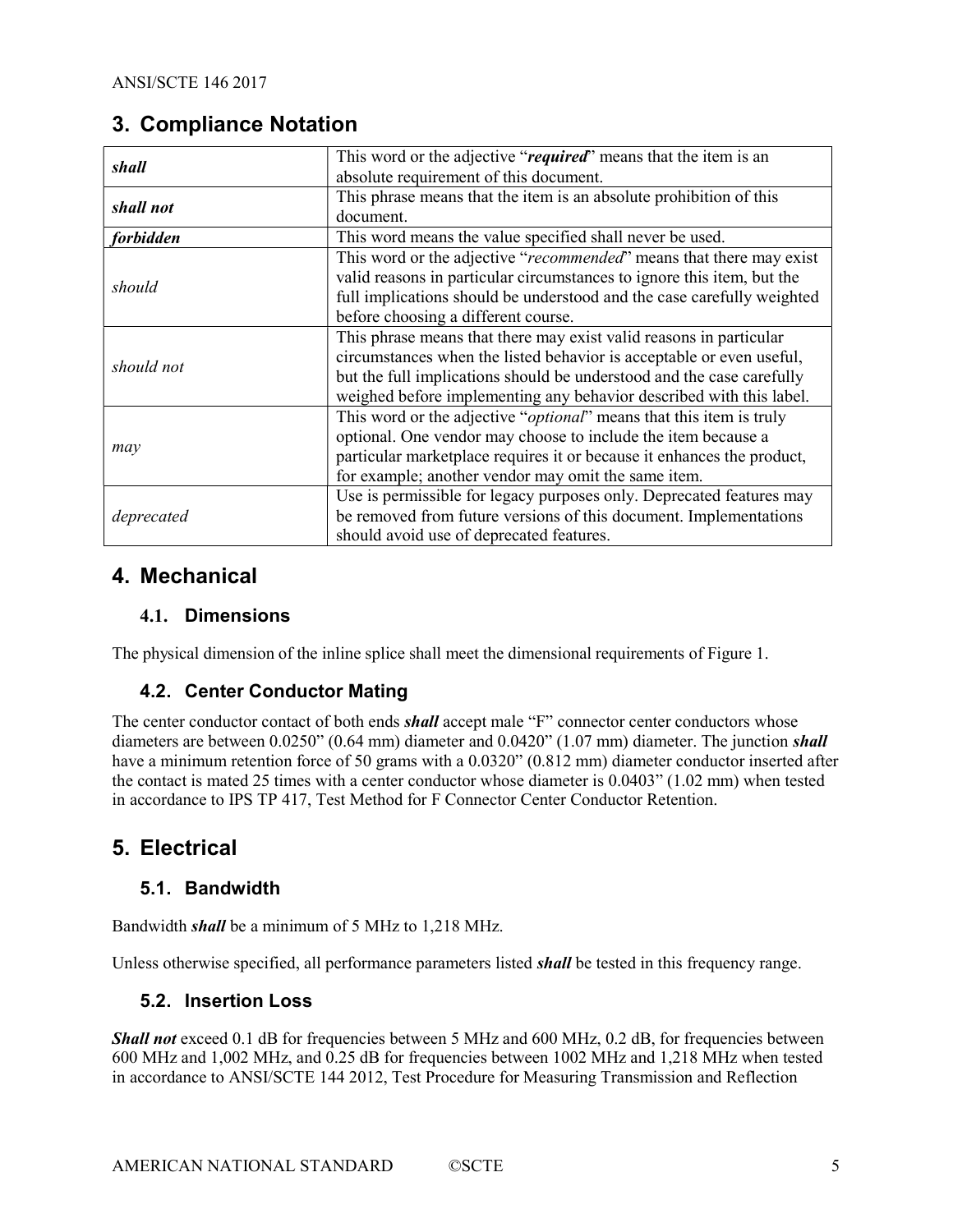### 5.3. Return Loss

 Shall be no worse than 30 dB, when tested in accordance to ANSI/SCTE 04, ANS Test Method for "F" Connector Return Loss or ANSI/SCTE 144 Procedure for Measuring Transmission and Reflection.

### 5.4. Shielding Effectiveness

The shielding effectiveness of the assembled components shall be a minimum of 100dB, when tested in accordance with ANSI/SCTE 48-1, Test Method for Measuring Shielding Effectiveness of Passive and Active Devices Using a GTEM Cell.

#### 5.5. Surge Withstand

The surge withstand when measured in accordance with ANSI/SCTE 81 shall be a minimum of IEEE C62.41-1991 Category A3 Ring Wave, 6KV, 200 Amps.

### 5.6. Center Conductor Contact Resistance

The center conductor junction of the female to male F center conductor **shall** have a DC contact resistance of less than 25 milliohms after the testing performed in IPS TP 417 and then tested in accordance to ANSI/SCTE 103.

### 5.7. Outer Conductor Contact Resistance

The outer conductor junction of the indoor female "F" port to male F connector *shall* have a DC contact resistance less than 10 milliohms when tightened to 40 lb.-in. and tested to ANSI/SCTE 103.

## 5.8. Current Carrying Capacity

The center conductor junction of the outdoor female "F" port to male F center conductor **shall** be capable of carrying a minimum of 1 ampere DC continuous current at an ambient temperature of 40°C without degradation.

## 6. Environmental

#### 6.1. Salt Spray

Components shall meet the electrical performance as outlined in section 4, after 1000 Hours of the salt spray when tested in accordance to ANSI/SCTE 143.

#### 6.2. Temperature

Components shall meet all performance requirements during and after exposure to temperatures ranging from -40°F (-40°C) to +140°F (+60°C) inclusive.